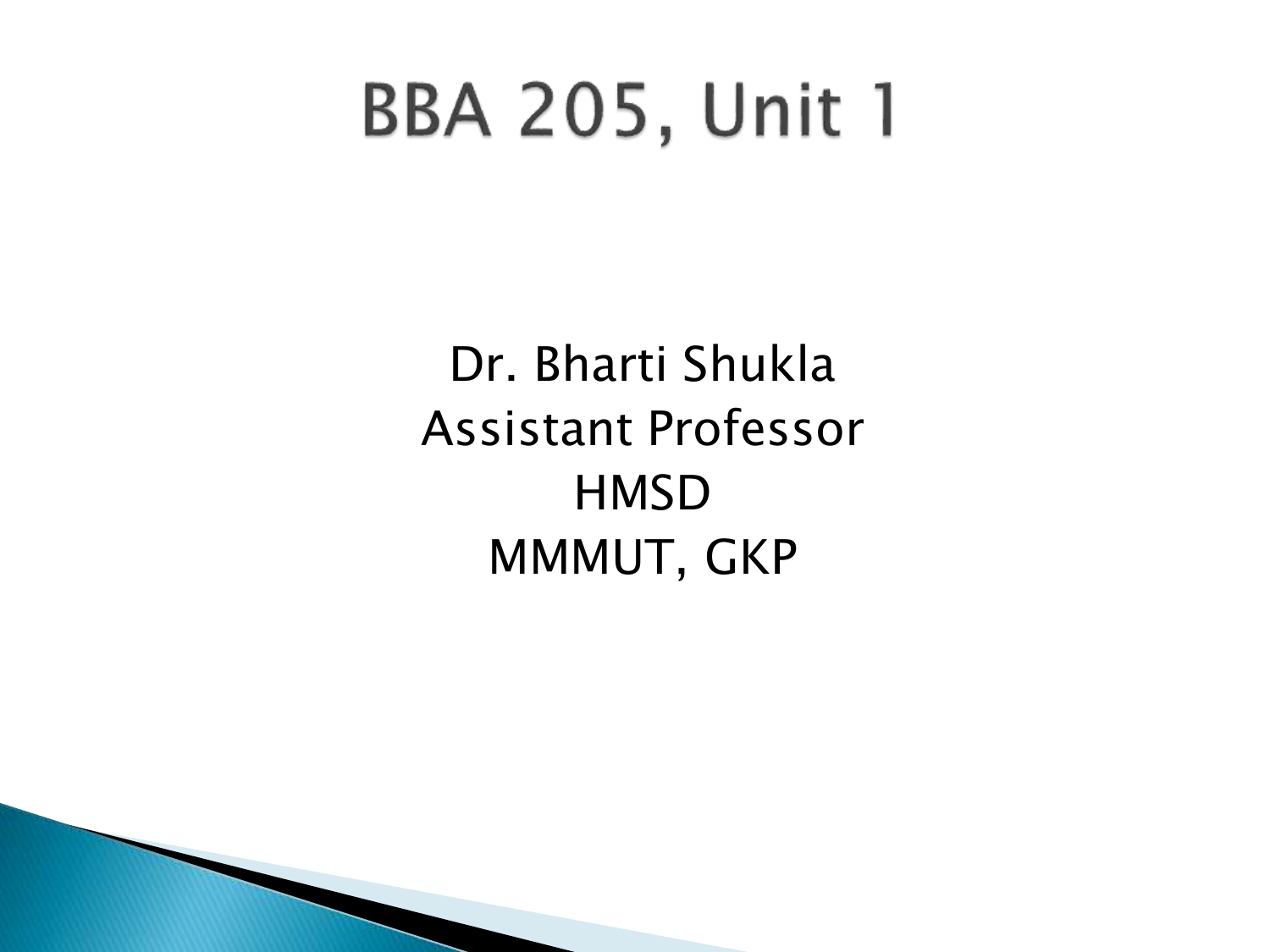Meaning, Nature and Scope of Marketing Management, Elements of Marketing Management Needs, Wants, Desire, Demands, Customer v/s Consumer, Markets and Marketers, Marketing Vs Selling, Concept, Marketing concept, Holistic Marketing Concept, Marketing Philosophies, Marketing Mix and Environment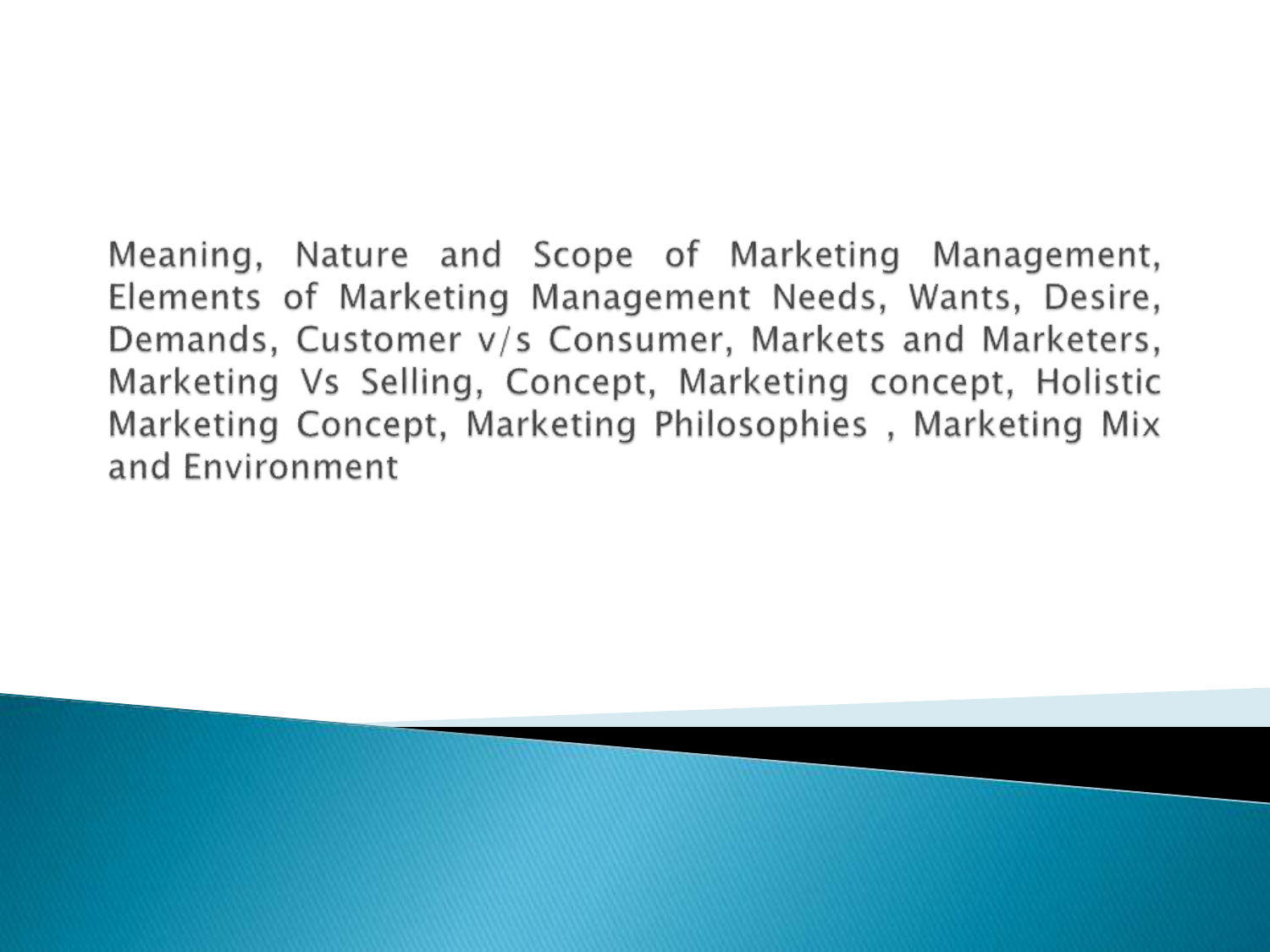# Marketing

▶ The term Marketing Derived by Market.

 Market is a place or geographical area where buyers and sellers meet and enter in to a transactions involving transfer of ownership of goods and services.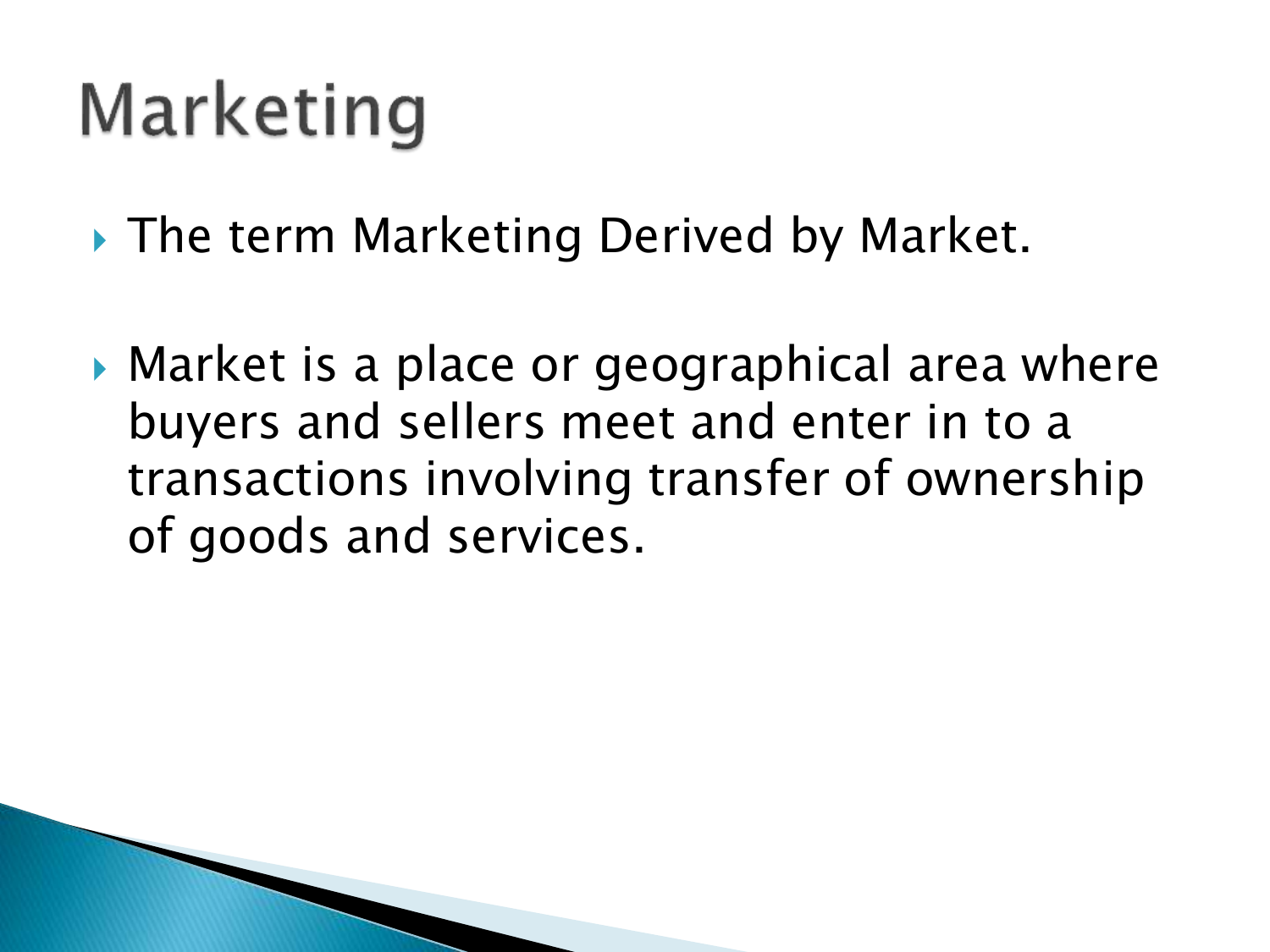# Marketing

- ▸ The action or business of promoting and selling products or services, including market research and advertising.
- By "The Western arts of marketing and distribution"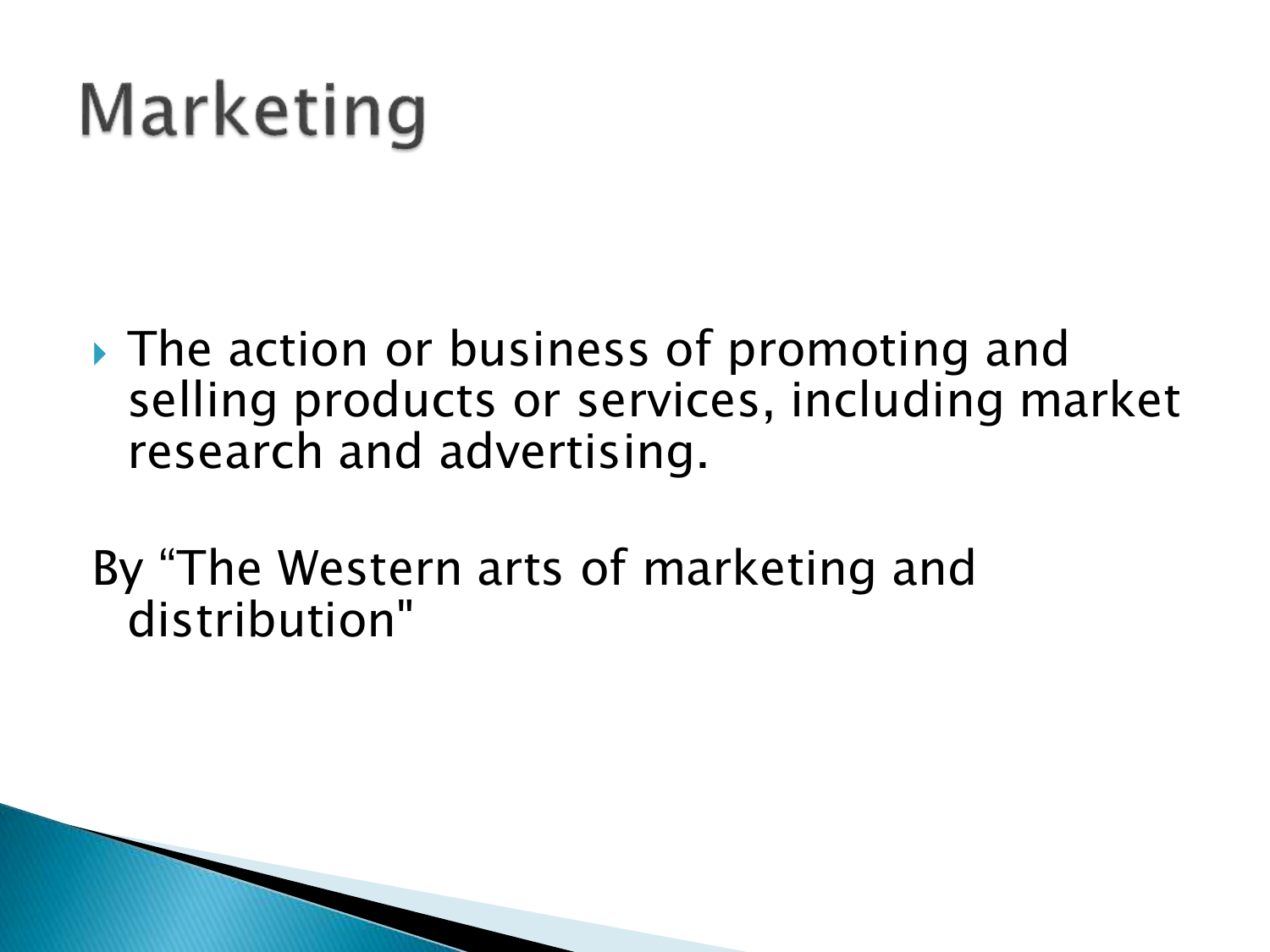"The Marketing concept is a customer orientation backed by integrated marketing aimed at generating customer satisfaction as the key to satisfying organizational goals". –

Philip Kotler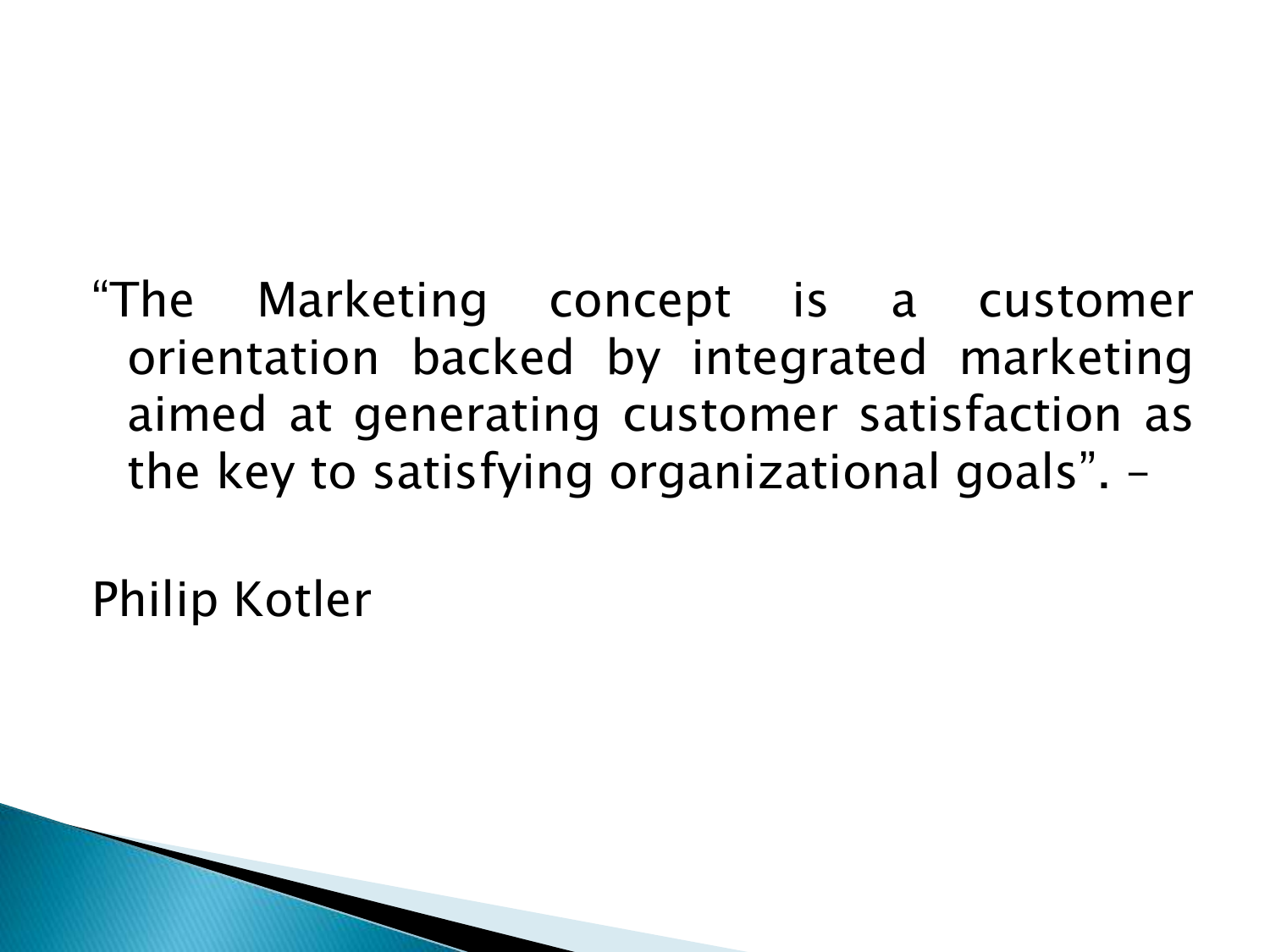# Marketing Management

Marketing management is "planning, organising, controlling and implementing of marketing programmes, policies, strategies and tactics designed to create and satisfy the demand for the firms' product offerings or services as a means of generating an acceptable profit."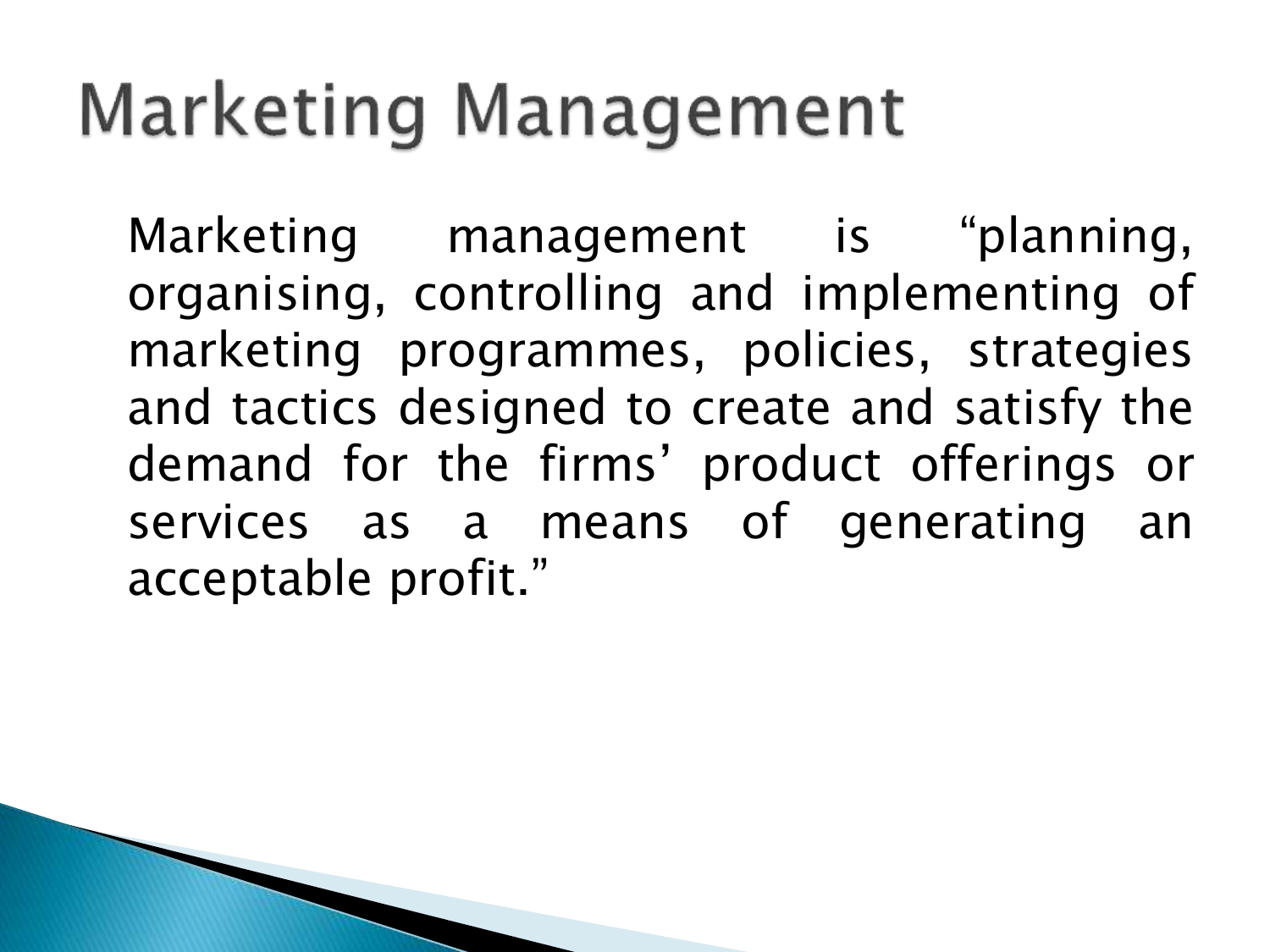## **Elements of Marketing** Management

## **Market Analysis:**

▶ This comprises of looking into the company activities that have occurred in the past, on-going and the future. Stress is laid on the future tasks since the marketing manager is keen to explore information pertaining to the competitive social-economic and political environments. Company uses the S.W.O.T analysis in order to ensure the strengths and weaknesses of the market analysis the threats and opportunities within that market. The evaluation of the growth, trend, distribution channels and the market size as well as the cost is also a part of their job.

## ▶ Marketing Plan

 Once the market has been analyzed then the managers come up with the marketing plan. This expands the company agenda for the market and how far it can go to meet the objectives based on the company mission. They need to consider the product itself along with its placement and pricing, including the packaging of the product. The people who would be involved in the whole plan and the promotion of the product form an integral part of this stage of the marketing management.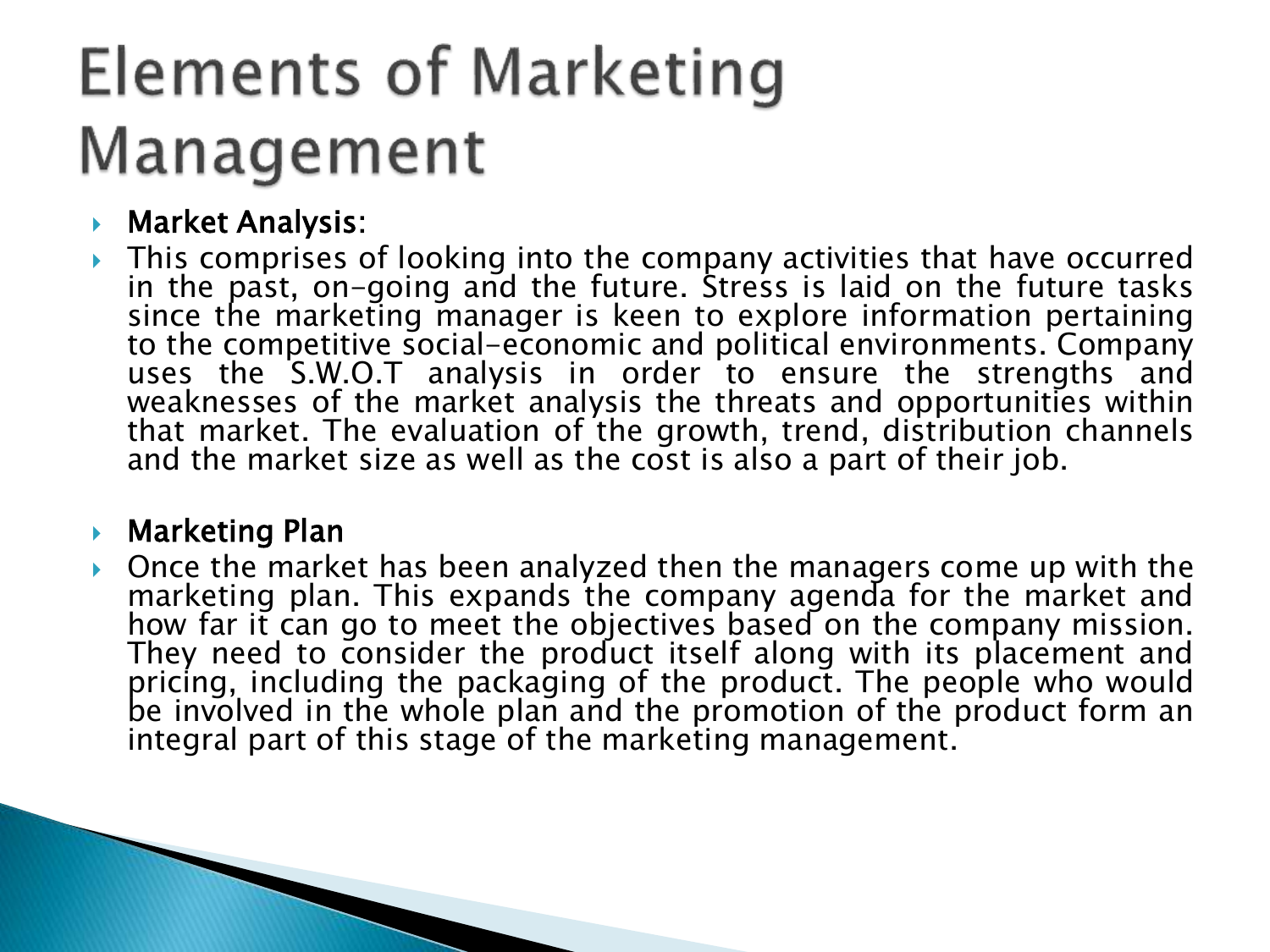## Market Implementation

▶ Once the evaluation and planning has been endorsed it is now considered as the marketing implementation phase. Stress is laid on the timings of each activity and adjusting situation wherever necessary. You can consider the examples of coupon promotions and email marketing as part of marketing implementation stage.

## ▶ Market Control

 At this stage the marketing managers have to take control of the situation and see where the success or failure of the company lies. They use measures to evaluate the success of the campaign and use surveying and feedback strategies to analyze their implementation.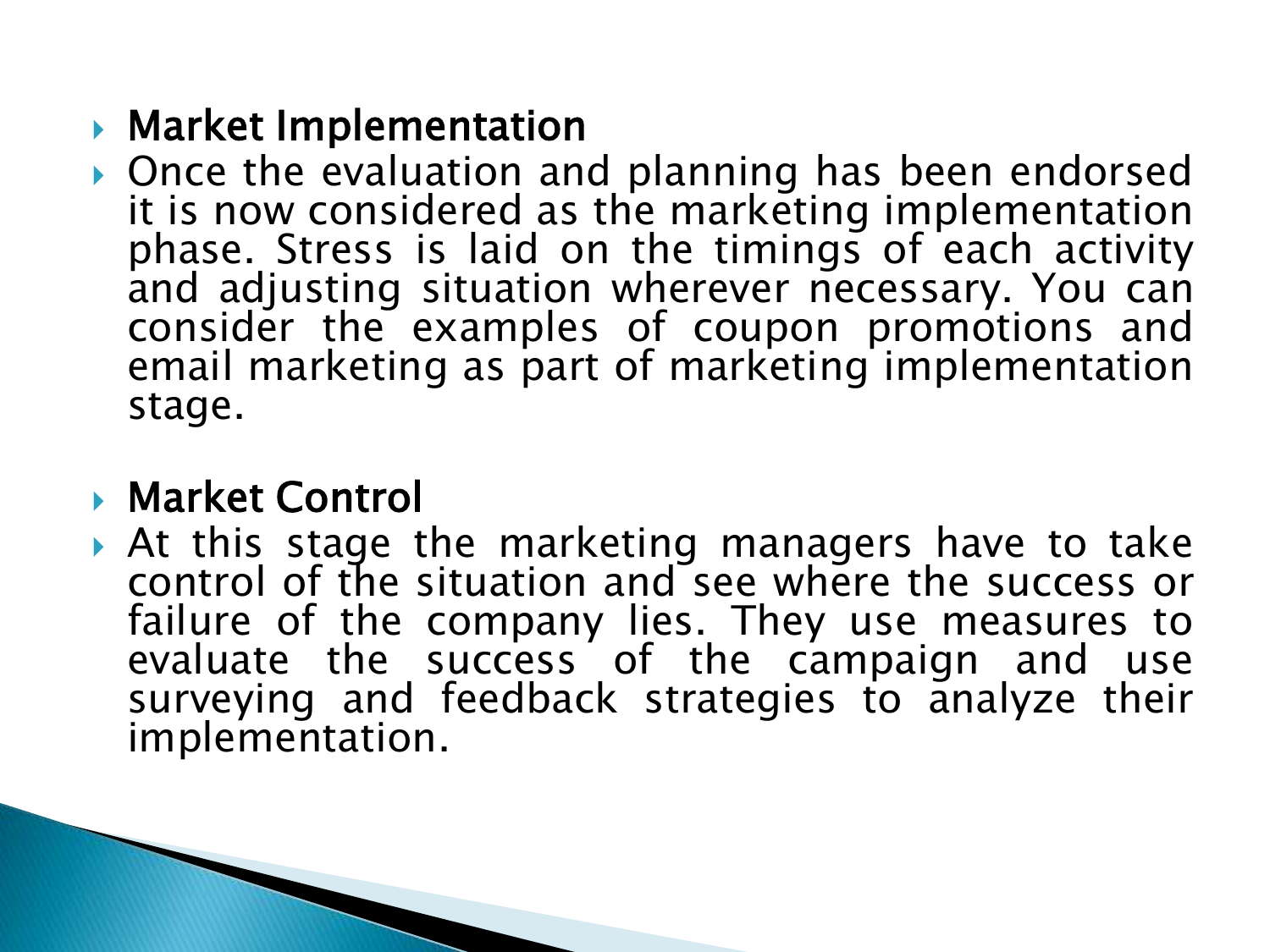# **Nature of Marketing**

- **Human activity:** Originally, the term marketing is a human activity under which human needs are satisfied by human efforts. It's a human action for human satisfaction.
- **Consumer-oriented:** A business exist to satisfy human needs, hence business must find out what the desire of customer (or consumer) and thereby produce goods & services as per the needs of the customer. Thus, only those goods should be produce that satisfy consumer needs and at a reasonable profit to the manufacturer (or producer).
- Art as well as science: In the technological arena, marketing is the art and science of choosing target markets and satisfying customers through creating, delivering, and communicating superior customer value. It is a technique of making the goods available at right time, right place, into right hands, right quality, in the right form and at right price.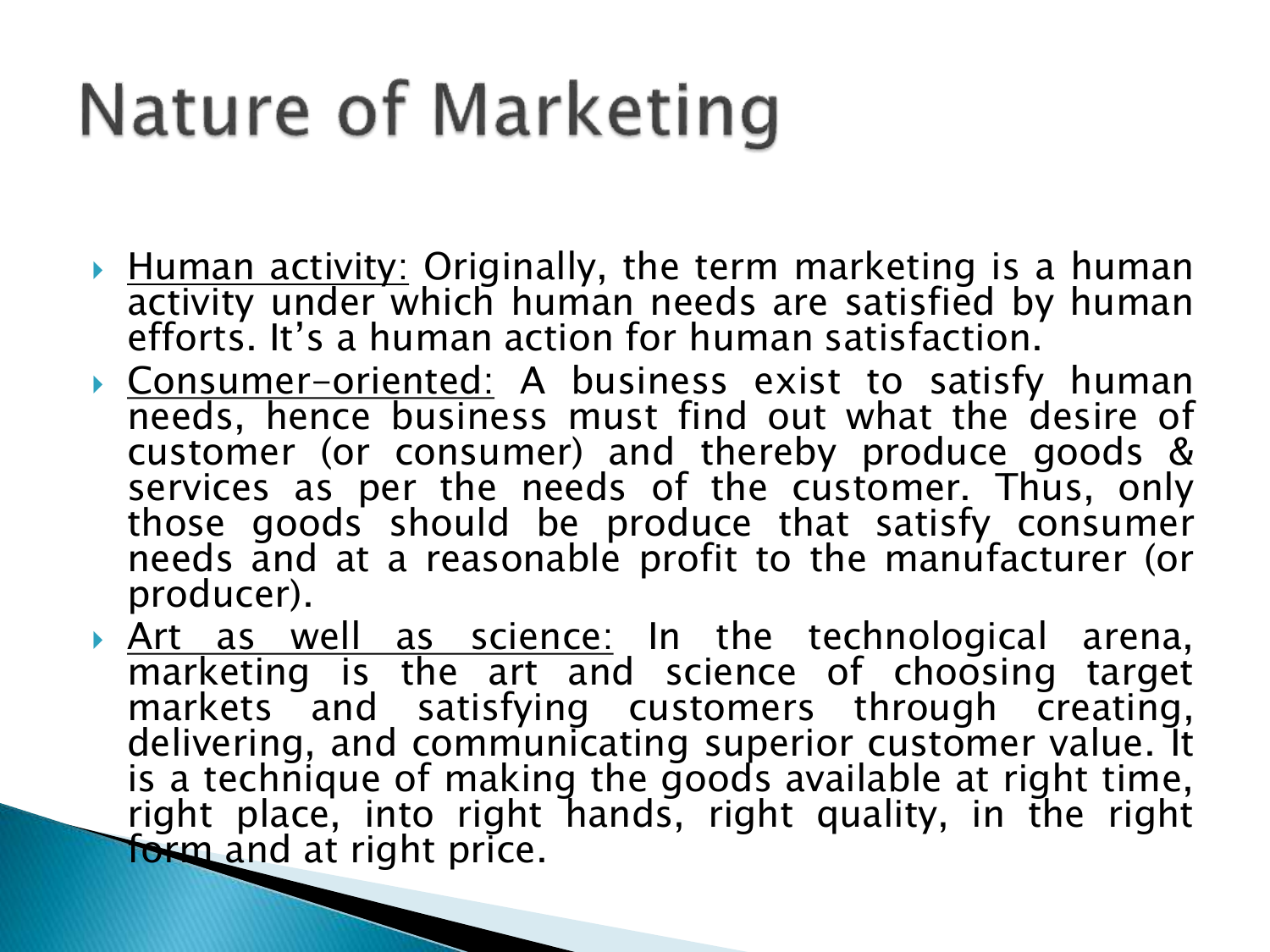- **Exchange Process:** All marketing activities revolve around commercial exchange process. The exchange process implies transactions between buyer and seller. It also involves exchange of technology, exchange of information and exchange of ideas.
- Starts and ends with customers: Marketing is consumer oriented and it is crucial to know what the actual demand of consumer is. This is possible only when required information related to the goods and services is collected from the customer. Thus, it is the starting of marketing and the marketing end as soon as those goods and services reach into the safe hands of the customer.
- **Creation of Utilities:** Marketing creates four components of utilities viz. time, place, possession and form. The form utility refers to the product or service a company offers to their customers. The place utility refers to the availability of a product or service in a location i.e. Easier for customers. By time utility, a company can ensure that products and services are available when customers need them. The possession utility gives customers ownership of a product or service and enables them to derive benefits in their own business.
- Goal oriented: Marketing seeks to achieve benefits for both buyers and sellers by satisfying human needs. The ultimate goal of marketing is to generate profits through the satisfaction of the customer.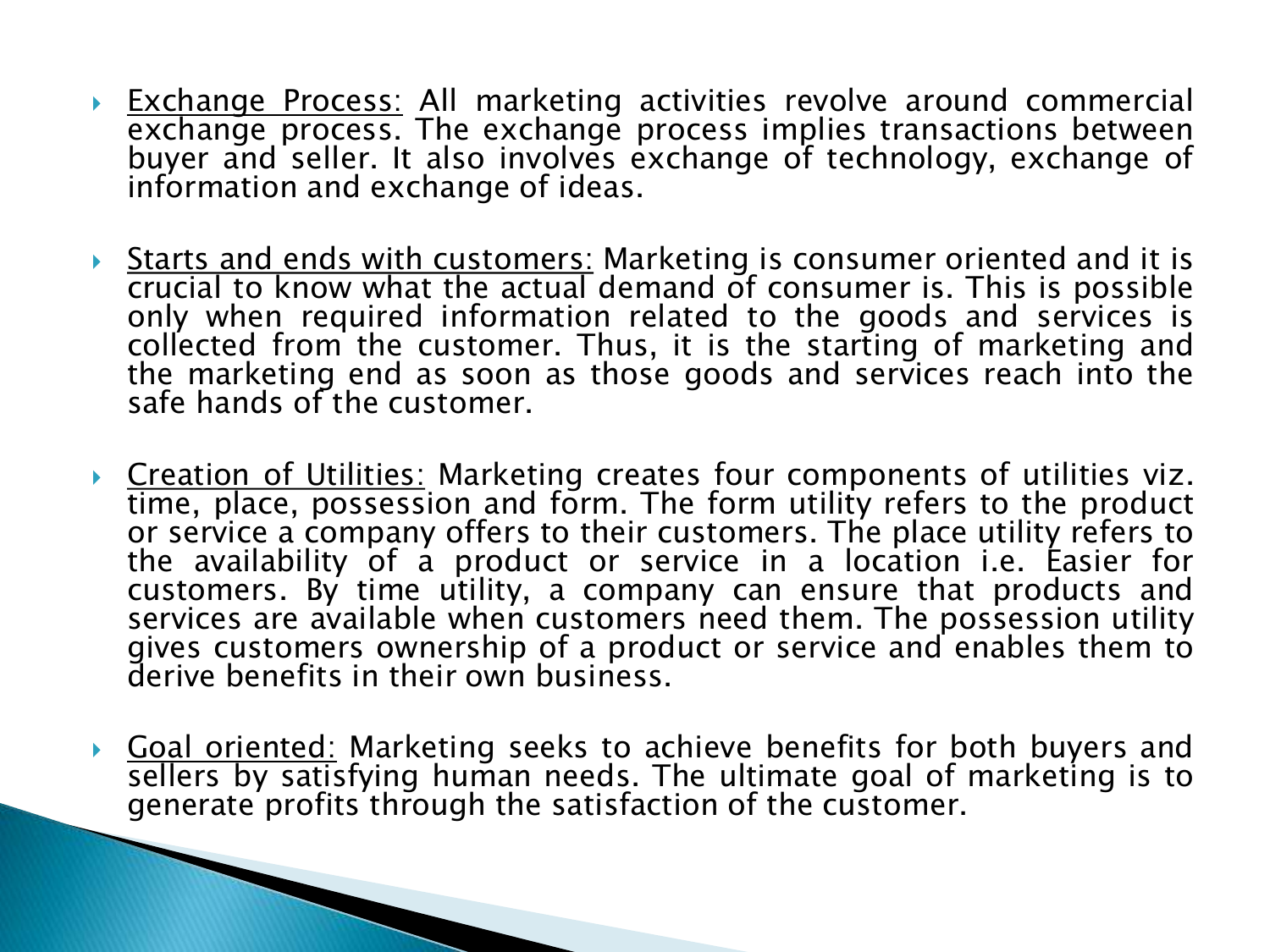- **Guiding element of business: Modern Marketing is the** heart of industrial activity that tells what, when, how to produce. It is capable of guiding and controlling business.
- System of Interacting Business Activities: Marketing is the system through which a business enterprise, institution or organization interacts with the customers with the objective to earn profit, satisfy customers and manage relationship. It is the performance of business activities that direct the flow of goods and services from producer to consumer or user.
- **Marketing is a dynamic processe.** series of interrelated functions: Marketing is a complex, continuous and interrelated process. It involves continuous planning, implementation and control.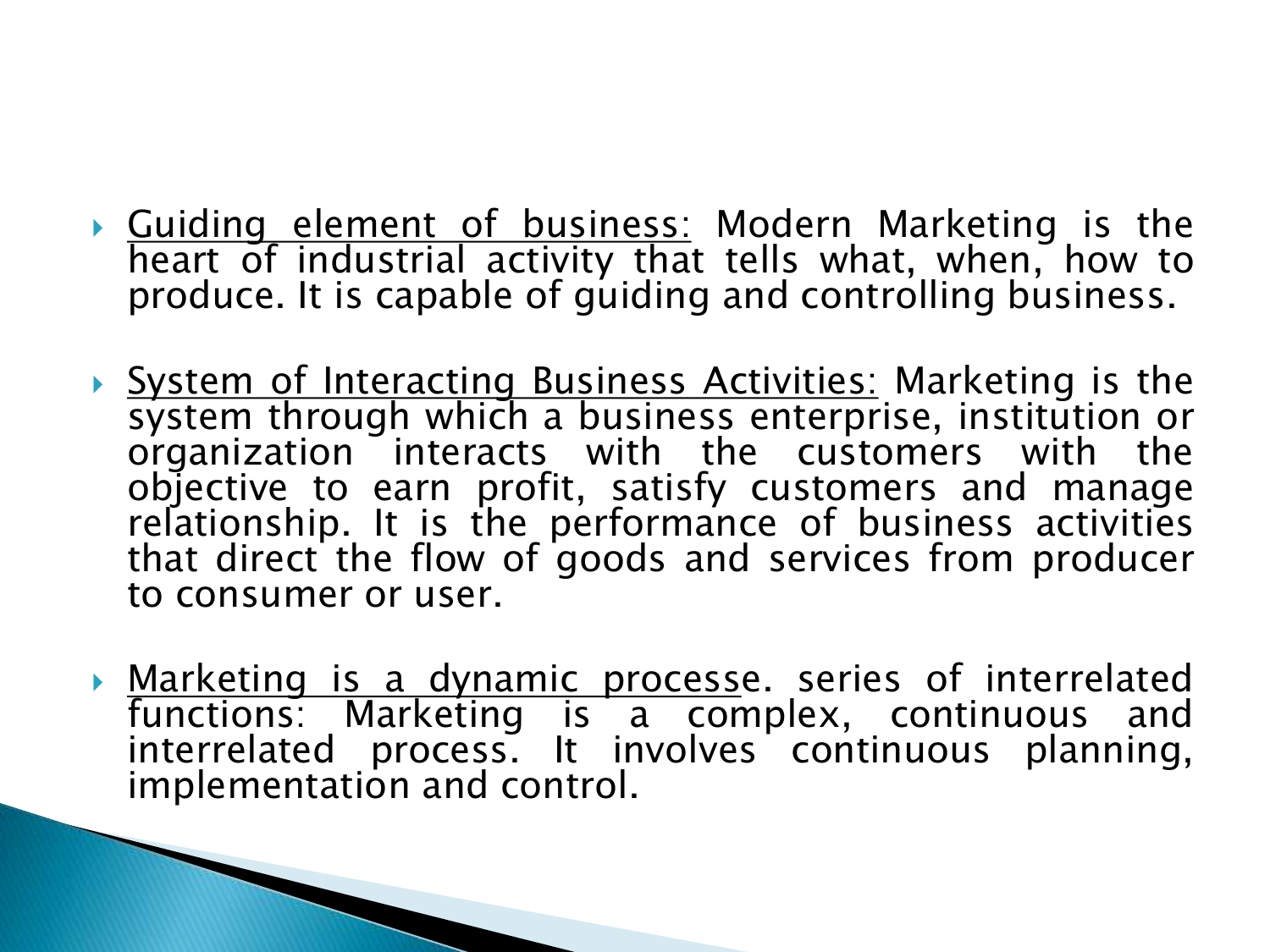## Various functions of marketing management are:

### ▶ 1. Assessing the Marketing Opportunities:

 Determination of marketing objectives and assessment of the marketing opportunities for the firm, is an important function of marketing management. The constantly changing market conditions and opportunities make it imperative for the marketing management to come out with planned progammes to meet the challenges, and reap the opportunities.

#### ▶ 2. Planning the Marketing Activities:

 Planning is an important managerial function. Planning of marketing activities is a crucial task and involves numerous steps. It involves planning effective strategies to achieve the desired marketing objectives. It is concerned with formulation of policies relating to product, price, channels of distribution, promotional measures, forecast of target sales etc. Planning provides the basis for an effective marketing for the enterprise.

### ▶ 3. Organising the Marketing Activities:

 Another significant function of marketing is organising it implies determination of various activities to be performed and assigning these activities to right person, so that marketing objectives are achieved. In the light of the changing concept of marketing, it is necessary that the organisation structure is flexible and accommodative. This will help in better interaction between organisation and environment.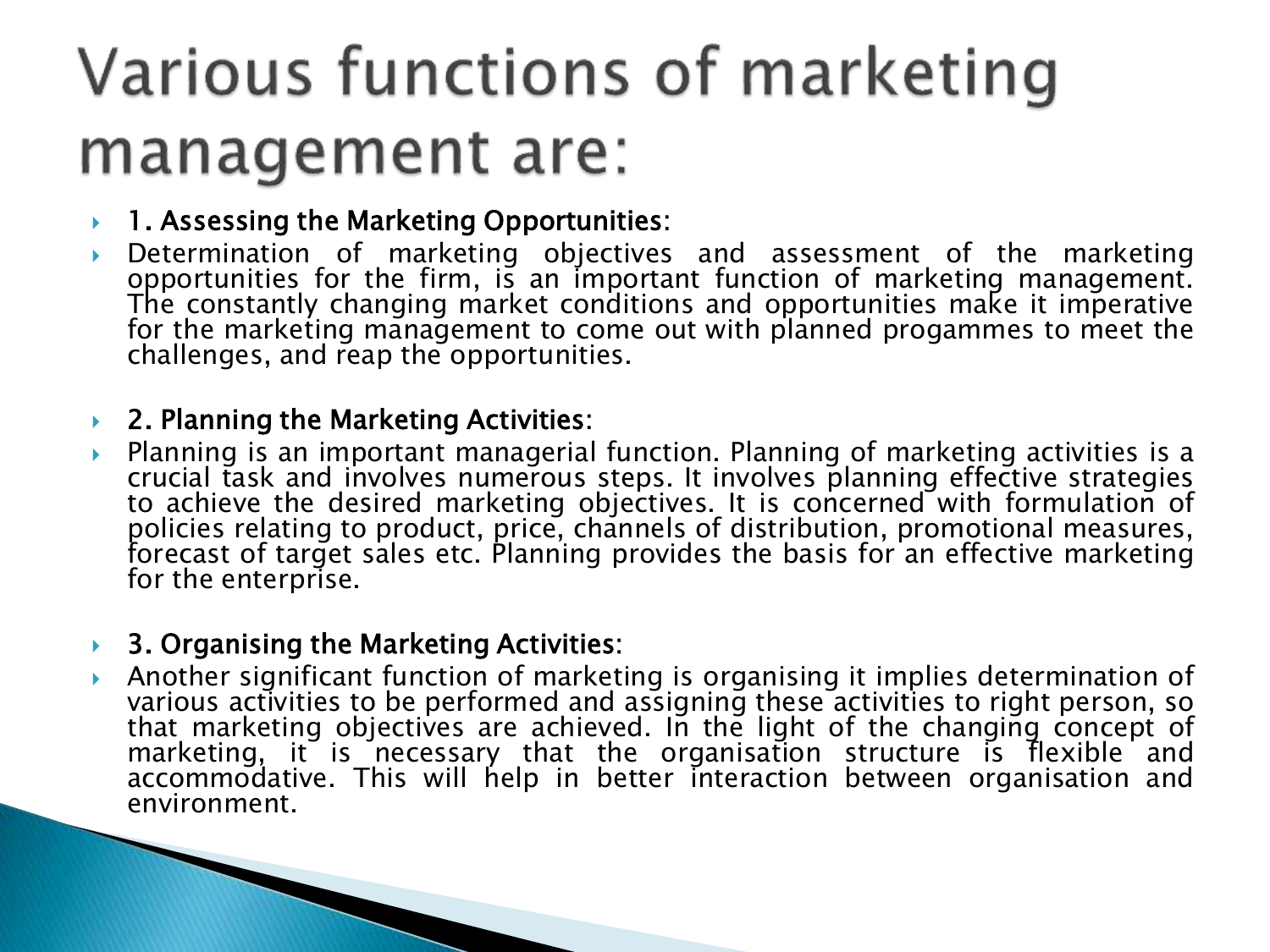## 4. Co-Ordinating Different Activities of Enterprise:

 Even the best of planning will not be rewarding if there is improper coordination between different activities of the organisation. Marketing involves various activities and these are inter-related and interdependent. Product decisions, pricing strategies, channel structure research activities all require proper coordination. Only then the objectives can be achieved.

### ▶ 5. Directing and Motivating the Employee:

- A good direction is a must for effective performance of marketing functions. Direction helps in rightful performance of the work. Different leadership style are practised to guide the subordinates. A leader directs his subordinates and ensures through effective supervision, that the performance is as per planned specification. At the same time, it is necessary that employers are properly motivated. Motivation not only helps in better performance by the employee but also holds him back to the organisation for longer periods.
- These days organisations are very serious as far as their motivation policies are concerned. New ways of motivation are being introduced so that the employee gives his best of services.

### ▶ 6. Evaluating and Controlling Marketing Efforts:

 In order to have a profitable venture, marketing manager must on a continuous basis, evaluate the marketing efforts. This will help him in knowing the deficiencies if any, which can be corrected beforehand only and proper adjustments can be made with the changing environment. Controlling is a managerial function concerned with comparison of actual performance with the standard performance and locating the shortcomings if any, finally corrective<br>measures are taken to overcome the shortcomings. measures are taken to overcome the shortcomings.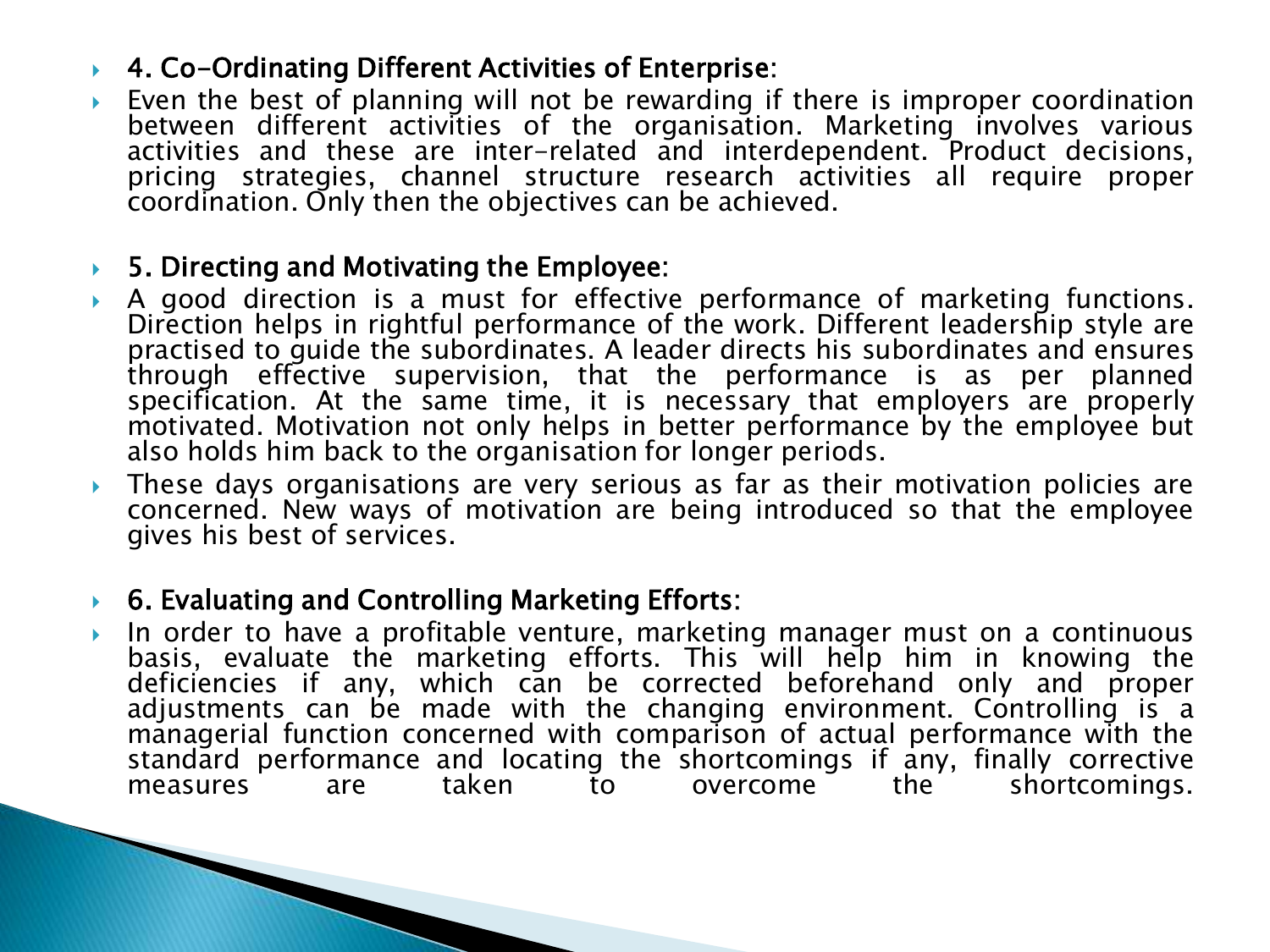# Importance / Advantages

## ▶ 1. Analysing Market Opportunities:

 Marketing management collects and analyses information related to consumer's needs, wants and demands, competitor's marketing strategies, changing market trends and preferences. This helps to identify market opportunities.

## ▶ 2. Determination of Target Market:

 Marketing management helps to identify the target market that the organization wishes to offer its product.

## ▶ 3. Planning and Decision Making:

 Marketing management helps to prepare future course of action. Planning relates to product introduction, diversification. Decision making regarding pricing, selection of promotional mix, selection of distribution channel is taken by the marketing management.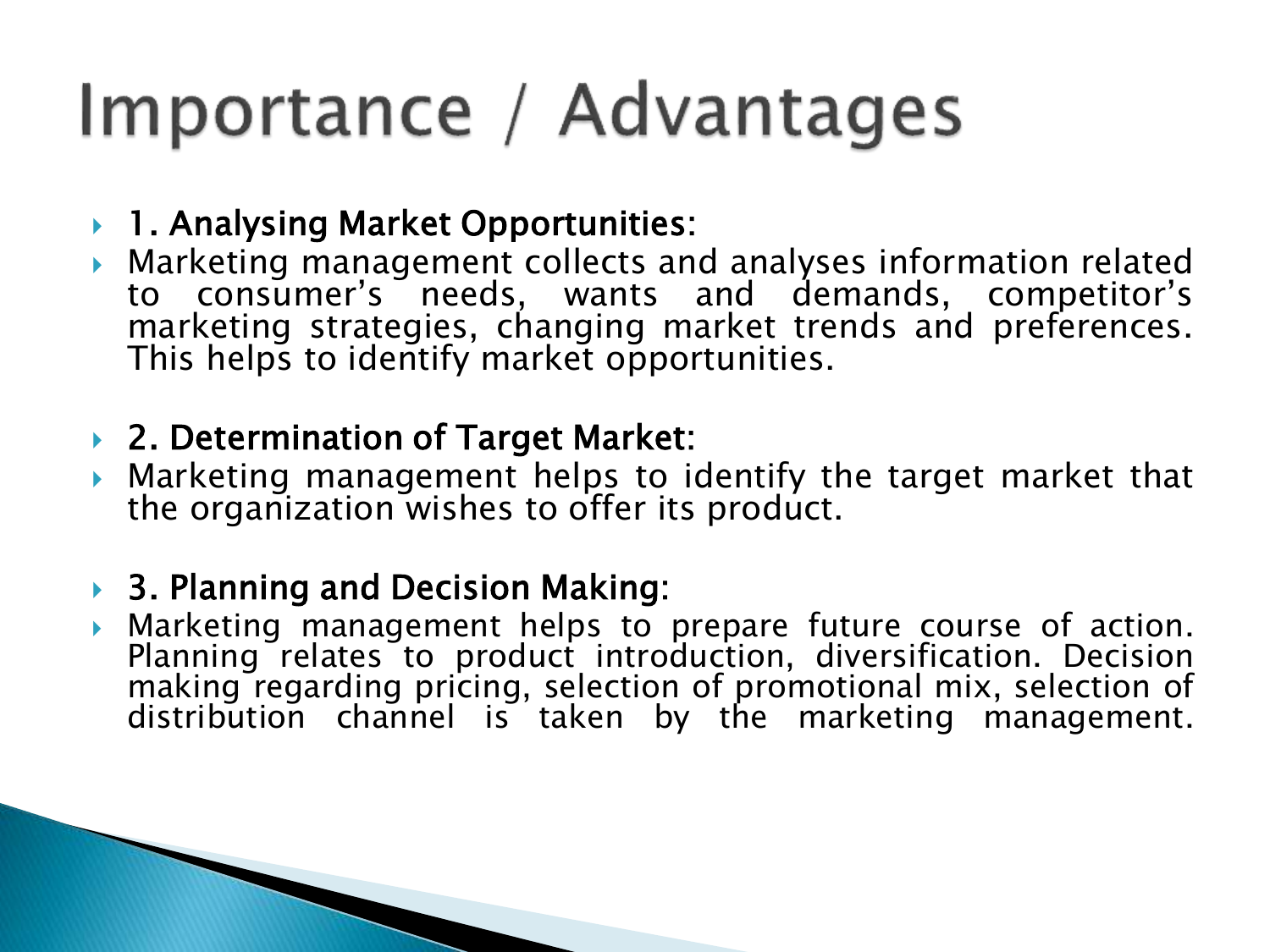## ▶ 4. Creation of Customer:

 Consumers determine the future of the market .Therefore providing the best product to the consumer according to their preference is the important task of marketing. Marketing management helps in creation of new customers and retention of current customers.

### ▶ 5. Helps in Increasing Profit:

 Marketing caters to the varied and unlimited needs of consumers. Marketing management helps to increase profit and sales volume. This is achieved by expansion of market and increasing customers.

### ▶ 6. Improvement in Quality of Life:

 Marketing management aims at providing innovative product and services to the customers. Marketers continuously strive to incorporate new technology and mechanism in their product to provide more satisfaction to customers than before. This improves quality of life and makes life of consumers easier than before.

#### ▶ 7. Employment Opportunities:

 Marketing process is a combination of different activities like research work to assess the marketing environment, product planning and development, promotion, distribution of product to customers and after sales service. Marketing process requires researcher, production engineer, different distribution intermediaries, sales personnel also creates employment opportunities in advertisement section. Thus marketing management opened up different employment avenues thus creating employment opportunities.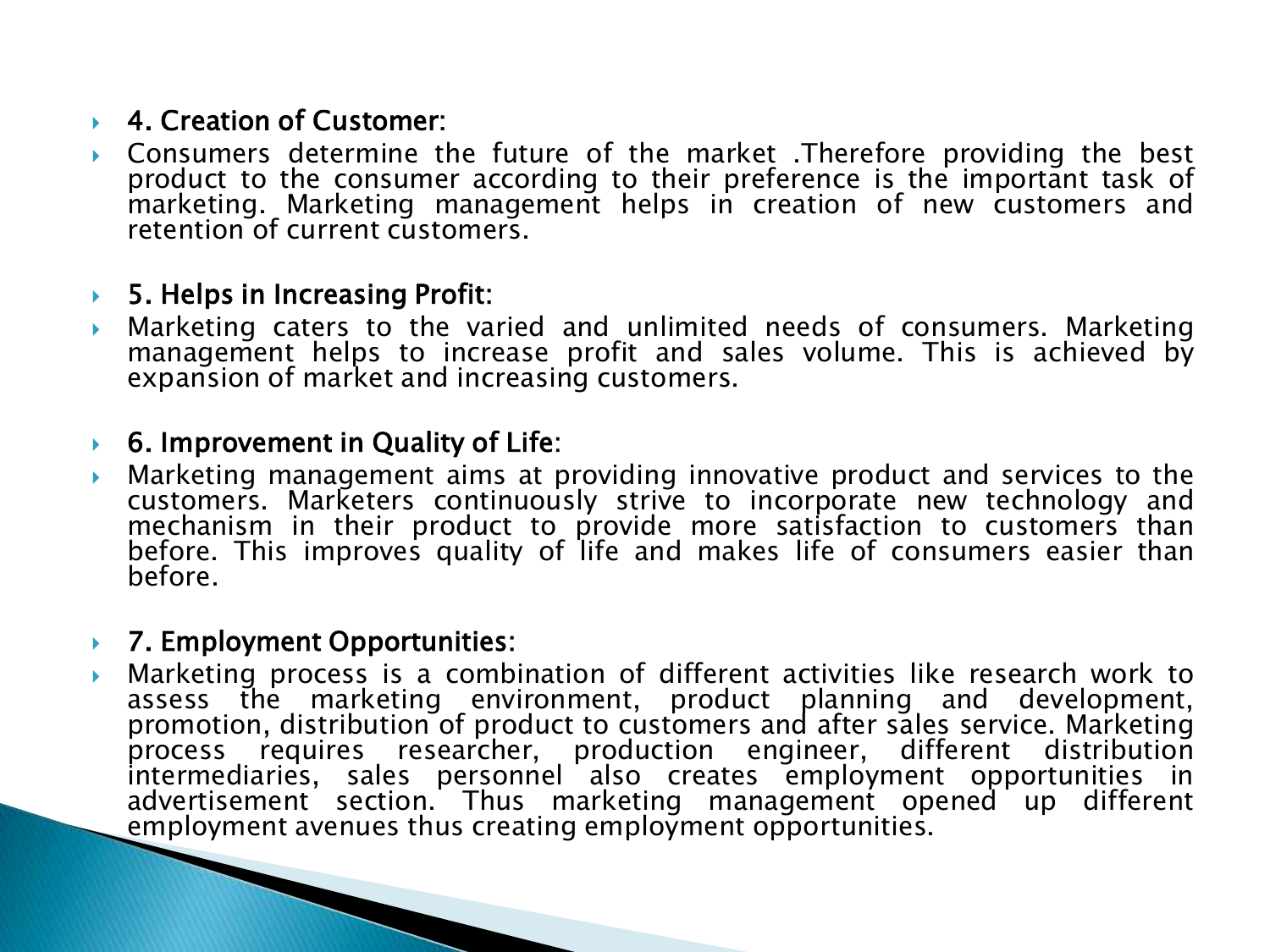## **Scope of Marketing**

#### $\blacktriangleright$  1. Marketing research:

 Marketing research involves identification of needs, wants taste and preferences of the targeted customer. Marketing management conducts a continuous analysis of consumer's behavior towards firm's marketing mix strategies, business environment; competitor's marketing strategies in order to plan effectively the marketing activities of future.

#### ▶ 2. Determination of Objectives:

 Marketing management performs the task of setting marketing objectives. The marketing objectives are set in accordance with the overall organizational objectives of profit maximization. Marketing objectives relates to attracting new customers, retention of current customer, expansion of customer base, introduction of new product, improvement of old product and so on. Marketing management aims at maximizing the customer's value by providing high satisfaction to the customers.

#### ▶ 3. Planning Marketing Activities:

- Planning involves determining the future course of action. Planning helps in accomplishment of objectives in a systematic manner. Planning of marketing activities relates to determining product line strategies, planning for product diversification, advertisement and promotional activities, planning related to selling and distribution process.
- **Planning may be conducted on short term, medium term and long term basis depending upon** the requirements. Plans should be flexible so as to adjust with the changing business environment.

#### ▶ 4. Product Planning and Development:

**CONTRACTOR** 

**Product is the basic element of marketing. Products are goods or services that are offered to** the customer for satisfying their needs and wants. Products are customer oriented and offered to the customer's as per their requirement and preferences. Product planning involves new product development, product innovation, product diversification plan.